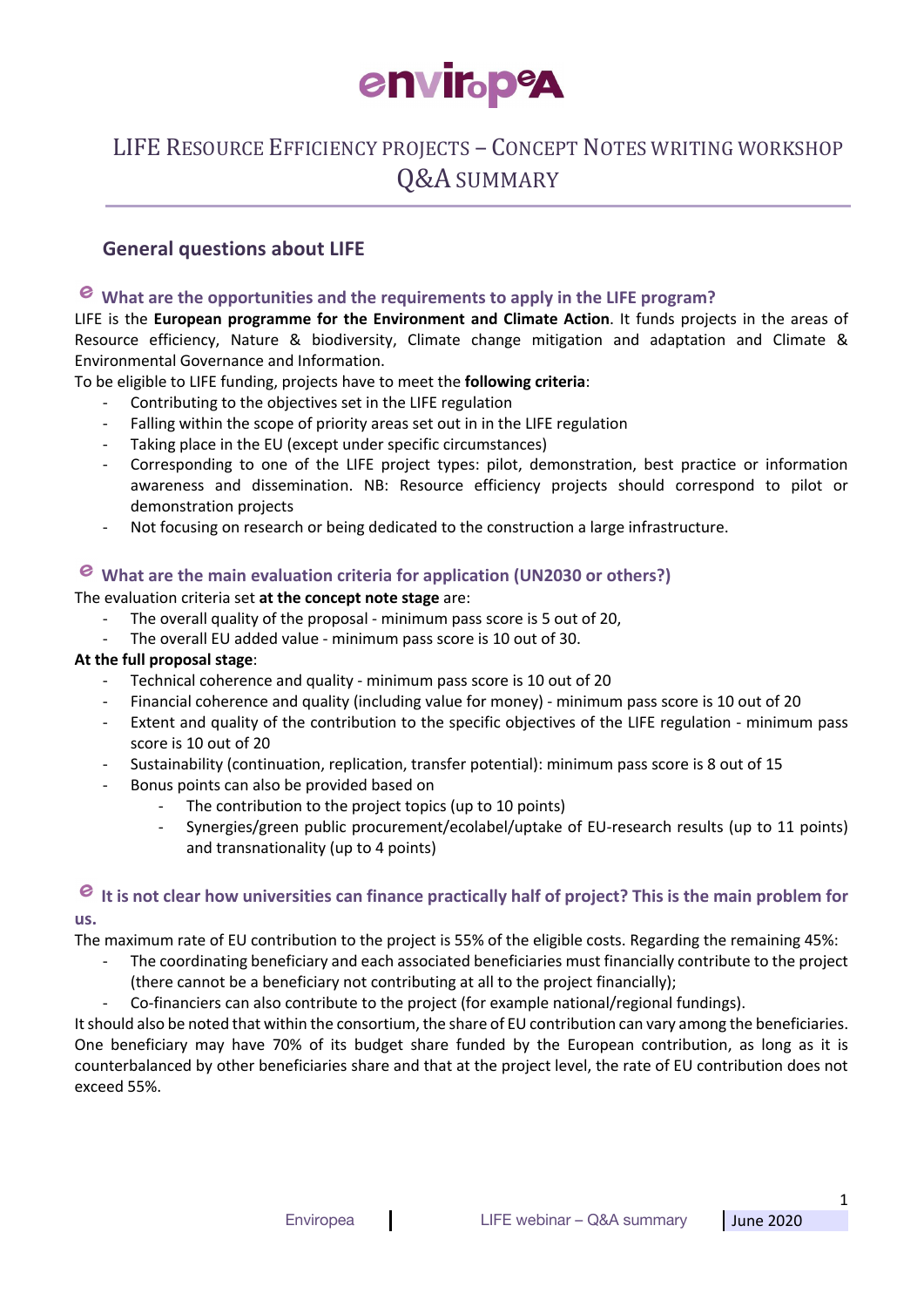

#### e **Will the conditions for financing be changed? Life climate has different conditions than Life Nature, for example, on the eligibility for equipment, will they be unified?**

The European Commission has already announced for 2020 call for proposals a few administrative simplifications, such as the eligibility rules for durable goods, which are now closer to what already existed for some beneficiaries under the Nature & Biodiversity priority area. We might expect in the next European multiannual budget (2021-2027) further simplifications and harmonisations between sub-programmes and priority areas, however at this stage there are no formal confirmations.

#### **Is it mandatory to have partners in LIFE project? If yes, is there a minimum and/or maximum number of partners that have to involved?**

There are **no obligations to have associated beneficiaries to submit a LIFE proposal**. You need to demonstrate that the consortium implementing the project has the required skills and expertise to do so.

If the coordinating beneficiary does not need other partners to implement the project, it is completely possible to submit a proposal alone.

There are also **no maximum number of partners**, as long as the partnership proposed is relevant for the project implementation.

#### **Does partnership must be proved by a signed agreement?**

If the project is accepted and funded by the European Commission, members of the project consortium will then have to sign a partnership agreement setting the conditions of cooperation. Guidance and a template are available on this link: https://ec.europa.eu/easme/sites/easme-site/files/partnership\_agreements2014.pdf The **project partnership agreement is therefore signed after the LIFE grant agreement, at the beginning of project implementation**. It is not expected when submitting the concept note nor the full proposal.

#### **Specific requirements for private commercial entities**

## **What are the requirements for private companies who want to apply for the LIFE program projects?**

Private project coordinators are required to provide **additional financial annexes** at the stage of submission of the full proposal, to provide evidence that they "*have stable and sufficient sources of funding, to maintain his activity throughout the period for which the grant is awarded and to participate in its funding*":

- Simplified financial statements (template provided in the LIFE application package)
- Most recent balance sheet and profit and loss account
- Where a statutory audit is required by the national law, or where the total EU contribution requested if above EUR 750 000, the last audit report produced by an approved external auditor
- In all other cases, a self-declaration on the validity of the accounts (template provided in the LIFE application package).

A **financial check** is then performed by the European Commission. For private organisations, a proposal will be rejected if:

- The audit report has not given an unqualified opinion, or
- It is concluded that the coordinating beneficiary does not have the financial capacity to cover its share of co-financing, or
- It is concluded that the coordinating beneficiary does not have the capacity to manage the financial amounts provided for in the proposal budget

The financial viability check also serves to **determine if a financial guarantee** is required to cover fully or partially the EU pre-financing payment. The following ratios are verified for private commercial organisations. A financial guarantee is requested if less than two of them are respected:

2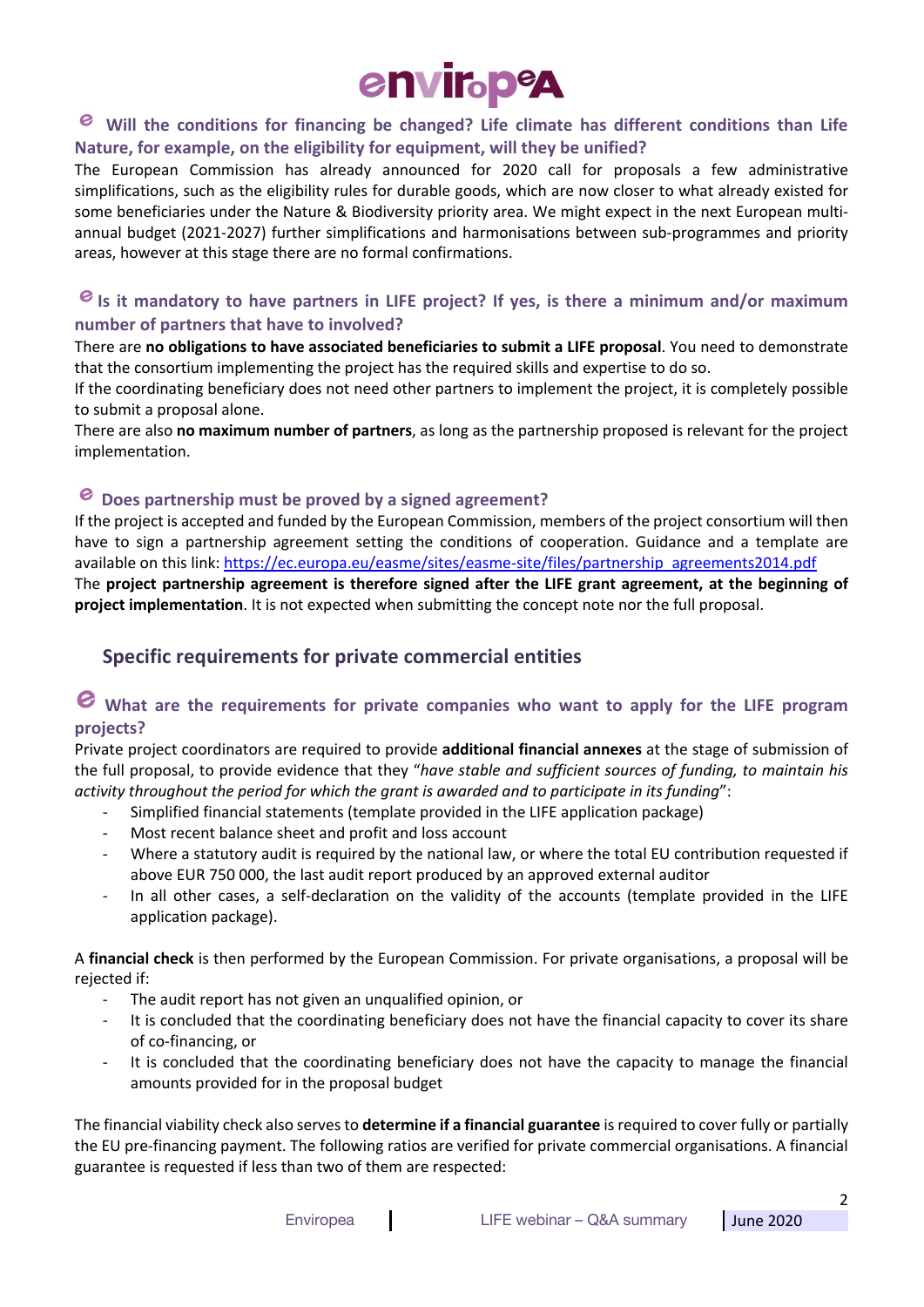

- (Total grant requested / Number of project years) / Shareholders' equity = should be lower than 1
- Current assets / Current liabilities = should be higher than 1
- Total debts / Total assets = should be lower than  $0.8$
- There should be a positive operational profit.

If the ratios diverge significantly from the threshold, proposals can be rejected.

### **What are the requirements for the amount of the working capital funds?**

The requirements set by the LIFE programme are described in the above question.

It is usually advised that beneficiaries have sufficient turnover and cashflow regarding their share in the project, because despite the EC pre-financings, they might need to pay in advance some costs. However, this will be verified by the European Commission when evaluating proposals and should not prevent you from submitting a proposal.

**In what cases the bank guarantee is required? For example, the applicant is private company. Does it should have some funds frozen in bank account? Does it should have some reserve for the implementation of the project, especially if the partner's share of the project value is rather considerable as compared to company's turnover.**

The financial viability check also serves to determine if a financial guarantee is required to cover fully or partially the EU pre-financing payment. The following ratios are verified for private commercial organisations. A financial guarantee is requested if less than two of them are respected:

- (Total grant requested / Number of project years) / Shareholders' equity = should be lower than 1
- Current assets / Current liabilities = should be higher than 1
- Total debts / Total assets = should be lower than  $0.8$
- There should be a positive operational profit.

If the ratios diverge significantly from the threshold, proposals can be rejected.

It is usually advised that beneficiaries have sufficient turnover and cashflow regarding their share in the project, because despite the EC pre-financings, they might need to pay in advance some costs. However, this will be verified by the European Commission when evaluating proposals and should not prevent you from submitting a proposal.

#### **There are four criteria for financial selection according to Evaluation Guide. The question is: should the organization comply at least with any of them or with all of them?**

The organisation does not necessarily need to comply with all of them but this will be taken into account regarding the decision to reject or not the proposal or to request a financial guarantee from the beneficiary.

#### **Are the same criteria for applicant and his partner?**

**Additional financial annexes above listed are submitted by the coordinating beneficiary only** (and only if it is a private entity), and it is mainly the coordinating beneficiary's financial viability and capacity to manage the grant that will be assessed by the European Commission.

However the LIFE Evaluation guide does state that "*the European Commission will utilise all the information at its disposal to assess whether the applicant and the associated beneficiaries fulfil the selection and the exclusion criteria.*"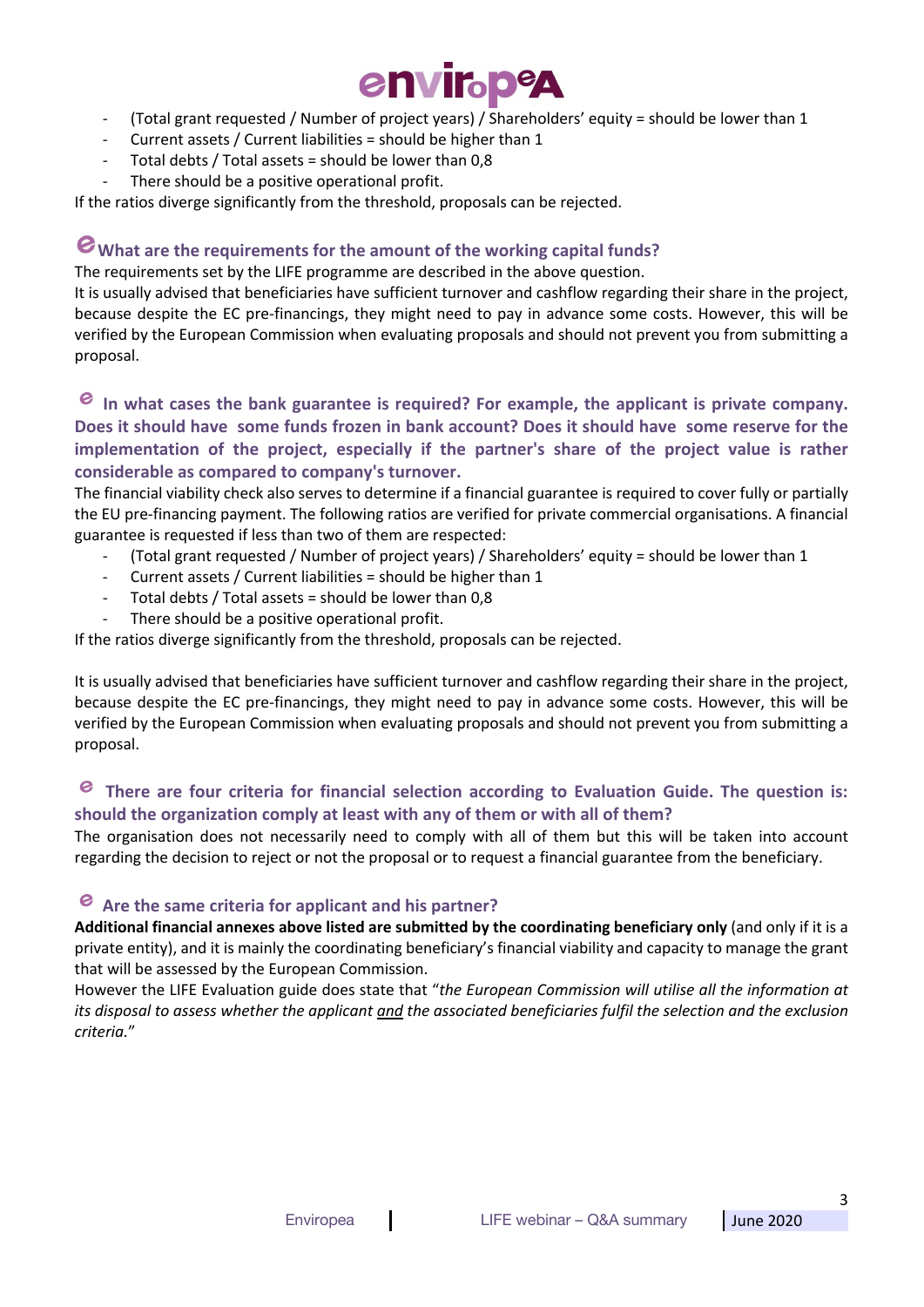# envir<sub>bpe</sub>

### **Financial support to local initiatives**

**What are the financial reporting requirements for organisations implementing local initiatives? How does the Coordinating Beneficiary reports the expenditures of local initiatives (just a total amount or detailed expenses)?**

The LIFE beneficiary must ensure that the local organisation abides by the following articles of the LIFE grant agreement:

- II.3 Communication between parties
- II.4 Liability for damages
- II.5 Conflict of interests
- II.7 Processing of personal data
- II.8 Visbility of Union funding
- **II.27 - Checks, audits and evaluation.**

As the beneficiary local organisations can be submitted to checks, audits and evaluation, specific documentation must be requested from them to be able to provide assurance over the declared expenditures.

The **grant contract signed between the LIFE beneficiary and the local organisation will define the supporting documentation** expected by the LIFE beneficiary from the local organisation. The supporting documentation will **depend on the type of activities** implemented by the local organisation. For instance:

- If activities undertaken by the local organisation are paid for on a lump sum basis, there should be documentation proving the implementation of the activities (invoice, detailed report, etc.)
- If activities undertaken by the local organisation are paid for depending on how many people were reached by the activity, there should be documentation proving how many people benefited from the activity, such as attendance lists to trainings, etc.
- If the activities are paid for depending on how much time was spent on the project by the local organisation, there should be timesheets or equivalent documentation provided by the local organisation.

#### e **How do we pay for the organisations implementing local initiatives? For example, is a 100% advance payment possible?**

Again, **this is the grant contract signed between the LIFE beneficiary and the local organisation/third party that will set the conditions of implementation, including payment schedule**. It should be appropriate regarding the activities to be undertaken and the local organisation capacity. It will all depend on the local circumstances.

#### **May private sector (for example, IT company with an idea to develop some IT tools) implement a local initiative?**

Financial support can be included in the LIFE project as long as it is relevant regarding the project objectives. There are no particular restrictions related to the status of beneficiaries.

#### e **Please provide some recommendations on selection of local initiatives (so that the process is transparent, but the administrative burden for both sides is not too high).**

The criteria for granting financial support must be transparent and any conflict of interest must be avoided. The process for selecting local organisations could consist in:

- An **open call for proposals**, published via local media/relevant local networks.
- The call can be short and simple but must specify the expected activities, selection criteria and the categories of entities that can apply.
- As a third party cannot benefit from more than EUR 20 000, the requested proposals may be short and simple as well.

4